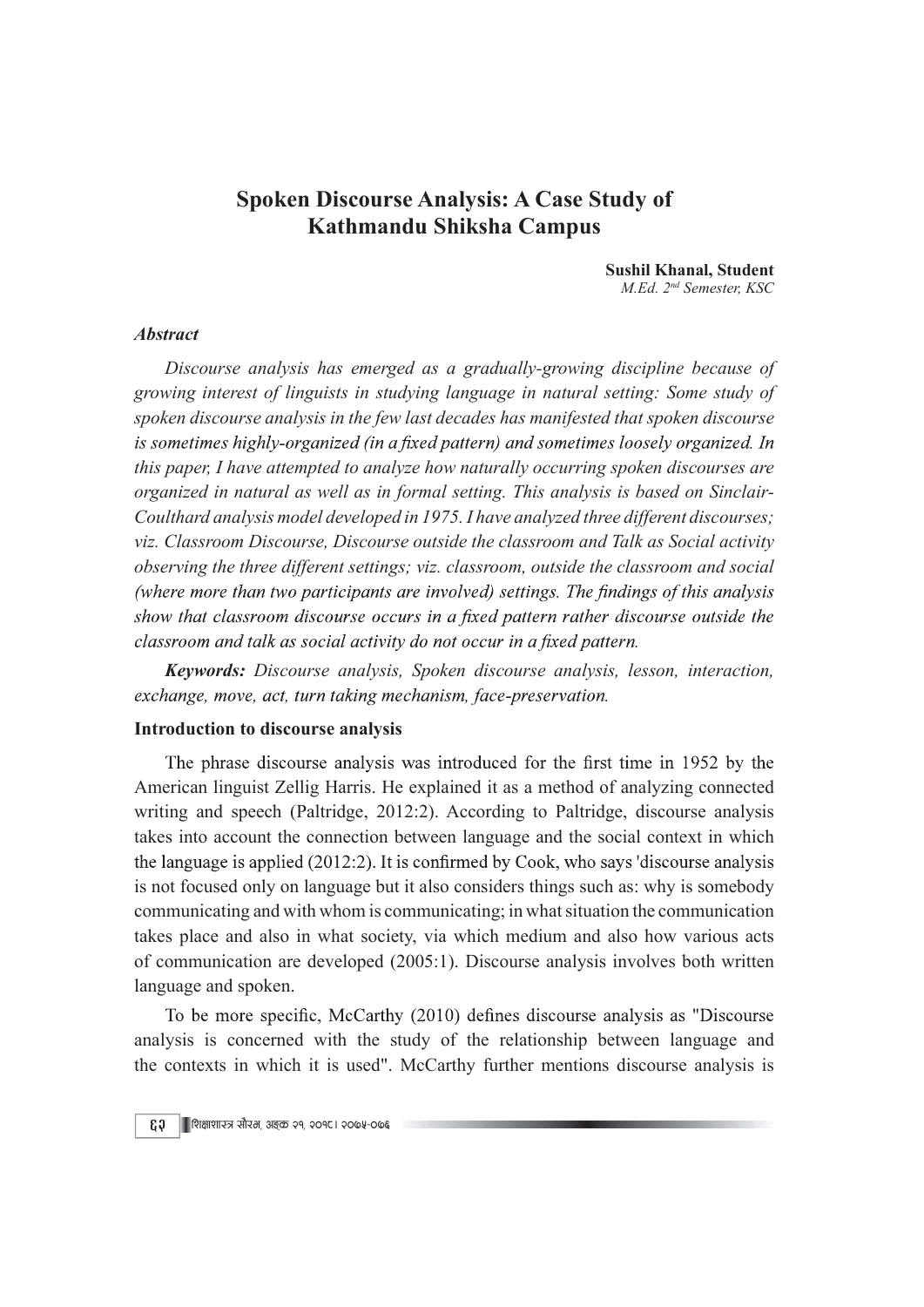interdisciplinary discipline, wide ranging, heterogeneous and hybrid field of human inquiry (2010). Discourse analysis is connected with others disciplines like, linguistics, semiotics, psychology, anthropology and sociology so it is interdisciplinary discipline.

Hence, discourse analysis is interdisciplinary discipline which is concerned with the study of language beyond sentence level including the general inquires of textual features, interrelationship between language and societies, language use in higher level, meaning and context and features of interaction of everyday language.

# **Objectives**

The major objective of the study was to find out how naturally occurring spoken discourses are organized in natural as well as in formal setting. The other objectives of the study were: to analyze the classroom and outside the classroom discourse and discourse of social talk.

#### Methodology

I analyzed three different discourses; viz. Classroom Discourse, Discourse outside the classroom and Talk as Social activity observing the three different settings; viz. classroom, outside the classroom and social (where more than two participants are involved) settings. The analysis was based on Sinclair-Coulthard method.

### Delimitation

Discourse analysis involves both spoken and written discourse but this analysis is only limited to spoken discourse one.

# Discussion and results Spoken discourse analysis

Spoken discourse is highly informal and complex in its structure. Any piece of cohesive and coherent language use in oral mode is spoken discourse. For instance, dialogue, conversation, interview, casual talk, classroom interaction, family gossip, committee meeting, etc. McCarthy (2010) says, "Spoken language is a vast subject and little is known in hard statistical terms of the distribution of different types of the speech in people's everyday lives.". There is no going back and changing or restructuring our words as there is on writing; there is often no time to pause and think, and while we are talking or listening, we cannot stand back and view the discourse in spatial or diagrammatic terms as we did. Spoken language, therefore, is often unplanned, less socially structured and more reciprocal. However, it is more contextual than the written discourse. Casual conversation, which occurs most frequently among different types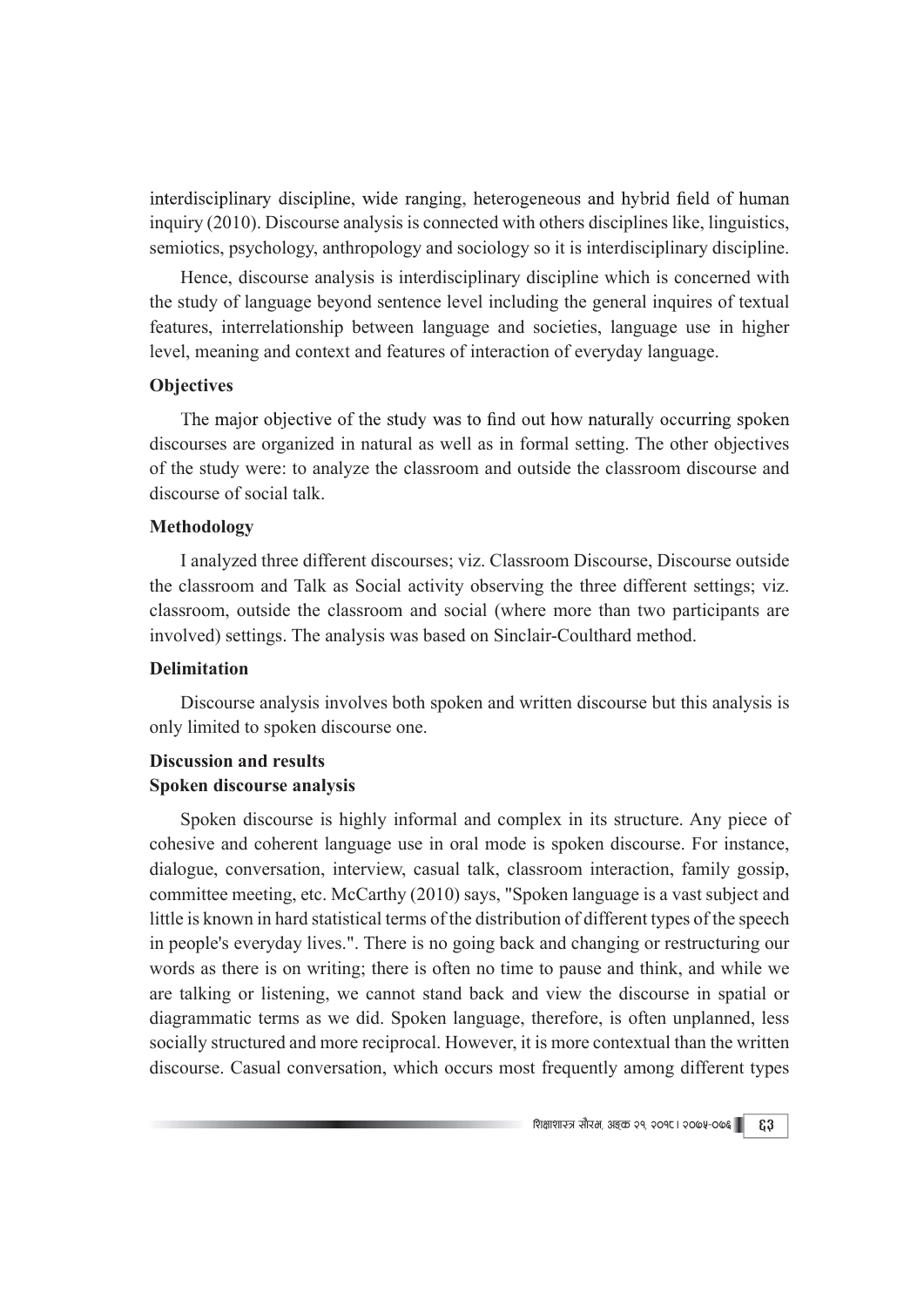of speeches, is relatively unplanned and unpredictable, and involves frequent turntaking and the use of interjections. While analyzing spoken discourses, the discourse analysts have to examine the participants, participants' roles, purpose of interaction, topics and switch/ shift of topics, exchanges, moves, turn taking mechanisms, formfunction relations, formality, meaning of complex situational features like intonation, non-linguistics cues/signs, context, relevance, cultural influences and so on.

The interaction proceeds according to certain principles. Linguistics has traditionally been concerned with characterizing well-formed and ill-formed units in terms of grammatical structures within sentences. However, it is also important to realize that grammatical correctness is not sufficient to make one's speech well-formed. It is also important to assure that various formal and contextual links are used in the interaction. Speakers must be able to distinguish coherent from incoherent discourse. To understand what a speaker says, a listener needs to know who is speaking (Rogers, 2011). In the following interaction between two friends A and B for example, A's utterance is heard to be ill-formed by B.

A: I want to have my coat repaired. Do you know a good tailor's around here?

B: Who did you say?

The concept of well-formedness, however, is difficult to apply in spoken discourse. Various scholars have emphasized that a discourse becomes meaningful with the use of cohesive devices such as references, substation ellipsis, conjunction, collocation, etc. These are the formal links, in addition to these, speakers need to have the knowledge of the context in which language is used.

There are three models of spoken discourse in practice, i.e. Classroom Discourse Analysis, Discourse analysis of Conversation outside the Classroom and Discourse Analysis of Talk as a Social Activity. These three models of discourse analysis are described one by one with example as follow:

### Classroom discourse analysis

This model is also known as Sinclair-Coulthard Model, because the model was developed by Sinclair and Coulthard in 1975. It was developed at the University of Birmingham which focused on the structure of discourse in traditional English native speaker school classrooms. This is a simple and powerful model, although it may not be the only authentic one (McCarthy, 2010).

Sinclair and Coulthard found that teachers and pupils interact in a fixed pattern based on their specific roles. The following example illustrates the point.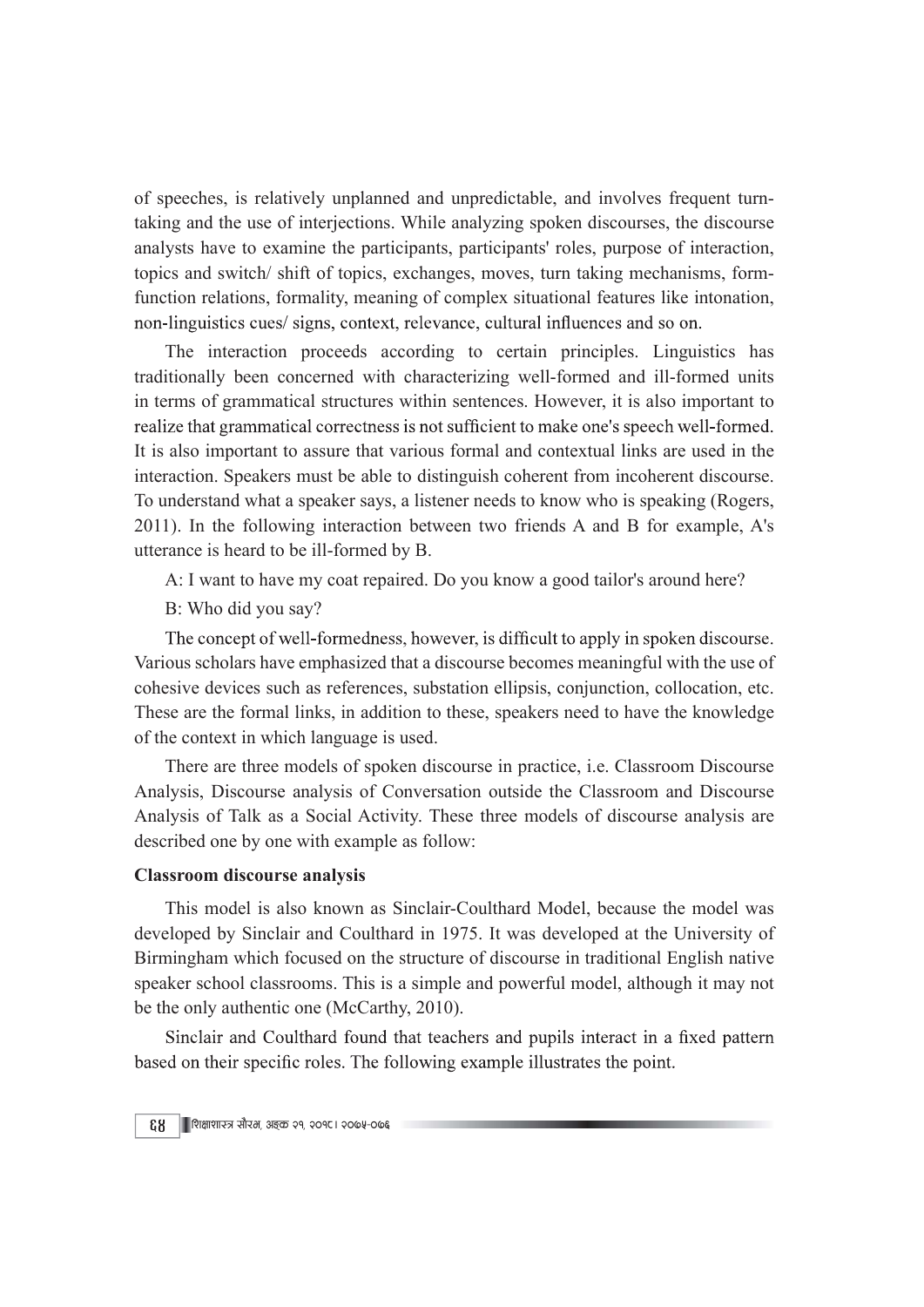Teacher: Can you tell me why we should do exercise regularly?

Pupil: To be healthy.

Teacher: To be healthy. Yes To be healthy. Why...?

This is an example of an exchange of teacher-pupil interaction which operates in a fixed pattern. As this example demonstrates, a typical exchange consists of an initiation by the teacher, which is followed by a response from the pupil, and which in turn is followed by a feedback from the teacher again. Initiation, response and feedback (IFR) are termed opening move, response move and follow-up move respectively. The sequence of opening, response and follow up is called exchange. Sinclair and Coulthard discuss two classes of move, i.e. boundary exchange and teaching exchange. The above sequence is an example of a teaching exchange. Teaching exchange has five types. They are teacher-elicit, teacher-inform, teacher direct, pupil-elicit and pupil-inform exchanges. In a teacher-elicit exchange, the teacher gets a pupil to provide some kind of verbal response; in a teacher-inform exchange, the teacher provides an explanation which may or may not be responded by the pupil; in a teacher-direct exchange, the teacher gets the pupil to do an activity. In a pupil-elicit exchange, the pupil asks a question usually to the teacher, and the teacher, if asked, always provides a response. In pupil-inform exchange, the pupil provides an explanation which is usually responded by the teacher. Here, I have tried to analyze a classroom discourse of my own class:

(We students were ready to take class, our CDA teacher (T) entered in the class, we greeted to the teacher and he responded, after it, the teacher started the lesson)

T: Now, we are in discursive structure. Today we are going to discuss on..... Ok, you Arati, what is epistemic break?

Arati: Discontinuous development in the discursive structure is epistemic break to us.

T: Good, Thank you. Can you give a suitable example?

Arati: Sure!

T: Nice, go on.

Arati: Women couldn't get educated in the past because...but they are being educated now.

T: Very good example. Well done! You take your seat.

This is a piece of classroom interaction in the formal setting, so, teacher and a student are the participants talking about the previous lesson 'epistemic break'. Before beginning the interaction, the teacher has initiated the conversation saying "now", Arati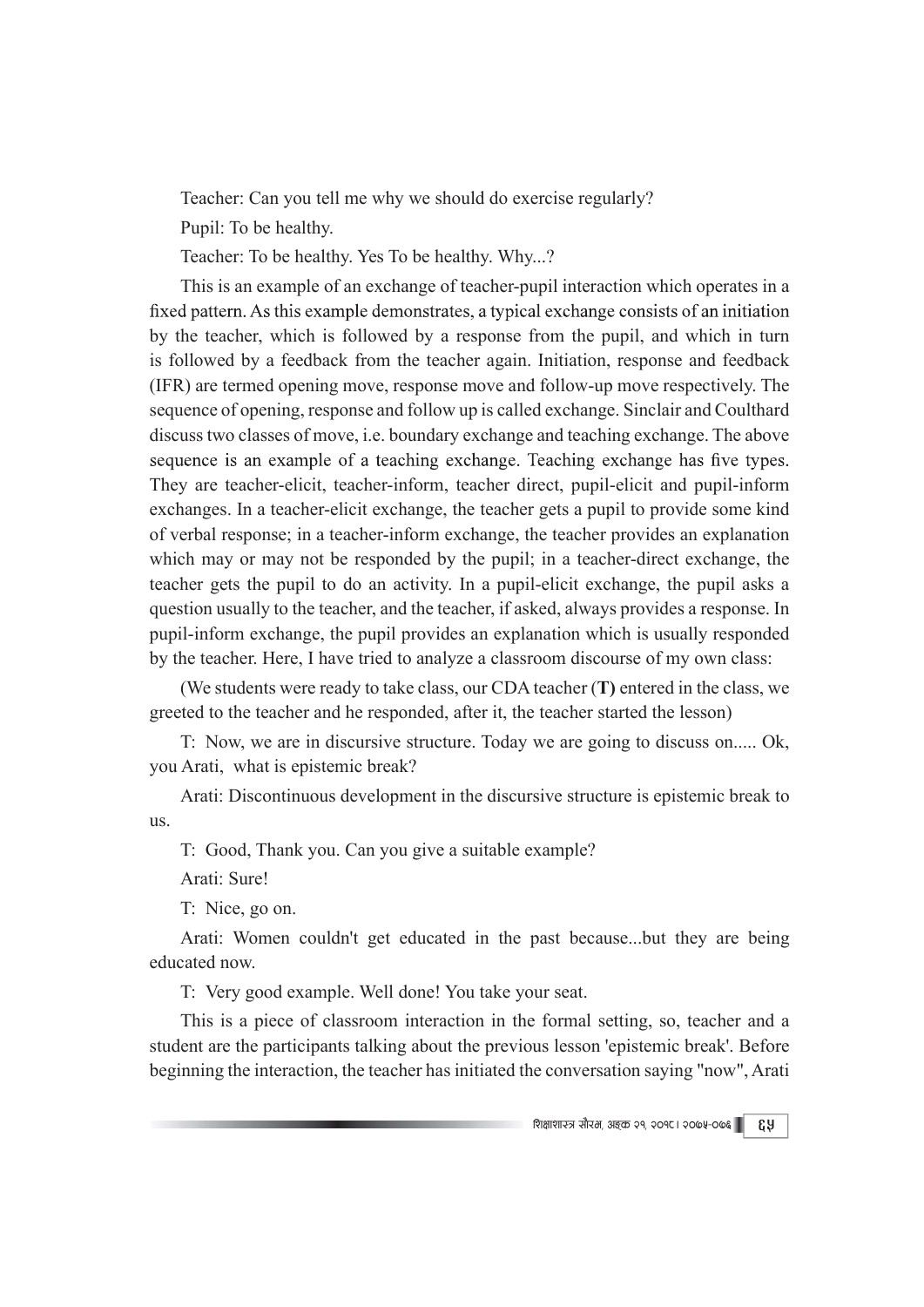has responded to the teacher's query and teacher has given feedback to her. There is well turn taking mechanism, I mean, there is no any violation in turn taking mechanism. The teacher has used 'now' in the initiation, i.e. framing move. After the framing move, the teacher has used another expression before asking the question (Today we are going to discuss on), that is focusing move in the above example. So, framing and focusing moves together realized a higher discourse unit, i.e. boundary exchange. Thus, opening, response and follow-up moves realize a teaching exchange whereas framing and focusing moves realize a boundary exchange. According to Sinclair and Coulthard, classroom interaction takes place with the use of framing moves. Two framing moves together with question and answer sequences between them make a higher unit called transaction. The highest unit of classroom discourse consists of one or more transactions called lesson. Sinclair and Coulthard tried to analyze classroom discourse in terms of the four units discussed so far: move, exchange, transaction and lesson. However, they felt difficulty in analyzing the structure of move. Later, they realized that moves are structured in terms of smaller units called acts. Sinclair and Coulthard say, "Acts and moves in discourse are very similar to morphemes and words in grammar. This model enables the analysts to study a talk outside the classroom as well.

## Discourse analysis of conversation outside-classroom

Classroom is the place where the teachers and students are bounded by some institutionalized forces, so, it is not the real world of conversation. It means, most of the speech behaviors take place outside the classroom. Though, the model for analyzing classroom discourse is useful for analysis of conversation outside the classroom. The conversations inside-class seems to be free and even unstructured to the IRF pattern of classroom talk. In the conversation outside the classroom, the acts of speech, moves of the individual, initiation, response and follow-up exchanges, signal of boundary in talk, starter, etc. are found very interestingly.

While analyzing conversation outside the classroom, we need to look at the areas as: how pairs of utterances relate to one another, how turn-taking is managed, how conversational openings and closings are effected, how topics enter and disappear from conversation, and how speakers engage in strategic act of politeness, face-preservation, and so on.

Let's observe the following examples:

Prabhu (P) is in his New Year holiday in Kathmandu. He has very good friendship with his friend Tanka (T). He goes to Tanka's room.)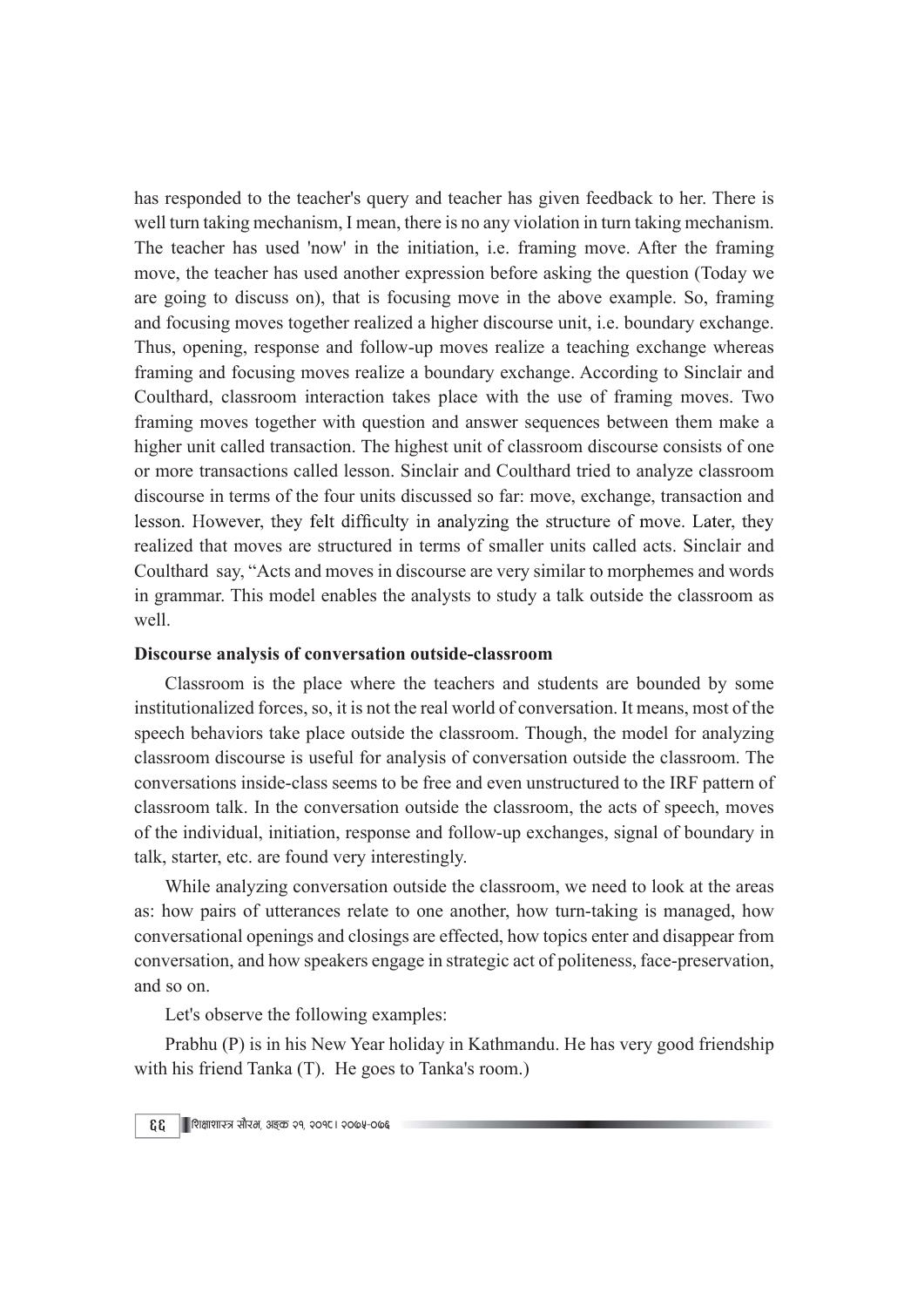T: Hello Prabhu.

P: Hello Tanka ... could you do me a great favor?

T: Umm.

P: I am going to watch a movie today, but I forgot my wallet right in my room

T: Ah.

P: I phoned my brother to bring but he has already been

T: out of room.

P: Yes will return your money back soon.

T: Yes....sure no problem at all.

P: Yes.

T: Mm... How much do you need?

P: Only one thousand.

T: Rs. 1000 is enough?

P: That's right...that's all...you are here.

T: Yes...and I can settle it.

P: Yes and bring it back very soon.

T: Right...okay.

P: Thanks Tanka.

T: Cheers! (Prabhu leaves the room).

This is not like the classroom interaction. Prabhu and Tanka are more or less equal in this piece of interaction, therefore each has enjoyed the right to initiate, respond and follow up in their exchanges. It is not merely a question and answer session; sometimes they inform each other and acknowledge information. But their talk is not disorganized; there are patterns we can observe. The sequence begins and ends with framing mechanisms of the classroom: after the initial greeting, Prabhu paused and his voice moved to a higher pitch:

Could you do me...

P: Hello Tanka....

Topic is initiated with saying 'hello' by Tanka, but Prabhu also can initiate in instead. While Prabhu was speaking, Tanka interrupted, so, there is violation of turn taking mechanism. They are paused times and again while interacting. Grammatical forms also seem to be ill organized. So, there is is not a formal like conversation.

Hence, loosely organized outside-class conversations are not merely in the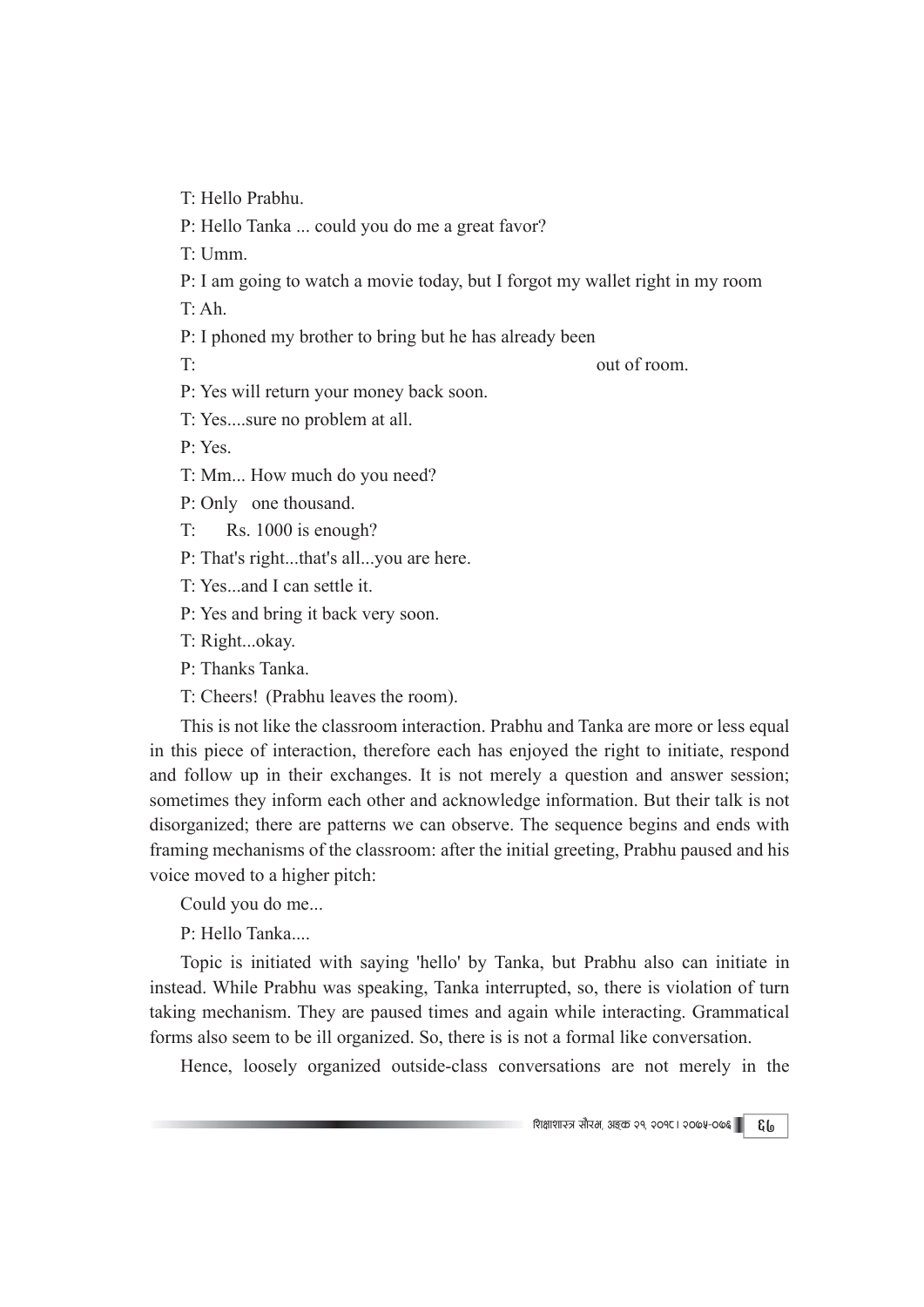form of question-answer session, sometimes the participants inform each other and acknowledge the information, their talk may not be organized, the sequences may not be with the framing moves, 'right' and 'now then' as like in classroom interaction. Though, we can observe initiation-response-follow-up sequences of classroom talk in outside-conversations. In outside-classroom conversations, more than two can talk at a time, frequent degree of interruption and interfere, violation of turn-taking mechanisms, frequent pauses and overlapping, switch and shift of topics, etc. which are the major features of outside-classroom talk.

### Discourse analysis of talk as a social activity

It is the third model in the spoken discourse analysis in a sense which talks about the function to lubricate the social wheels and helps to establish a sense of socialization and harmony in the society. Unlike the interactions between teacher and student or doctor and patient or boss and Clark, talk as a social activity does not seem to follow rigid pattern, i.e. IFR pattern of interaction, because such talks are relatively easy to predict who will speak when, who will ask and who will answer, who will interrupt, who will open and close the talk and so forth.

So, IRF model is somehow considered to be inadequate to analyze social talk and ethno-methodology is required to analyze social talk which studies real conversations in real setting. The pre-occupation of the ethno-methodologists is to observe conversational behaviors who have adopted the conversation analysis (CA) approach in the study of social talk focusing on the interest in some components like, opening and turn-taking in interaction, topics and topic shift, pauses or gaps in talk, overlaps and back-channels, adjacency pairs, sequences and repair and closing. Ethnomethodologists examine large amount of data and focus to the underlying norms or rules of conversation. Let's see an example of social talk:

(University lecturer (L) at a tea shop where he has just ordered tea for a group of students (Sl, S2, etc.). The tea shopkeeper (T) is attending to the order and the group are standing in shop.)

L: This is quite hot today, so, it would be better to have something cold.

S1: It would be quite cheap actually.

L: (laughs)

L: Tea please. (to the shopkeeper).

S2: Umm.. Umm.. How do you spend your holiday sir?

L: I enjoy with my family. I become busy, usually. Yes I am married, we do have a boy.